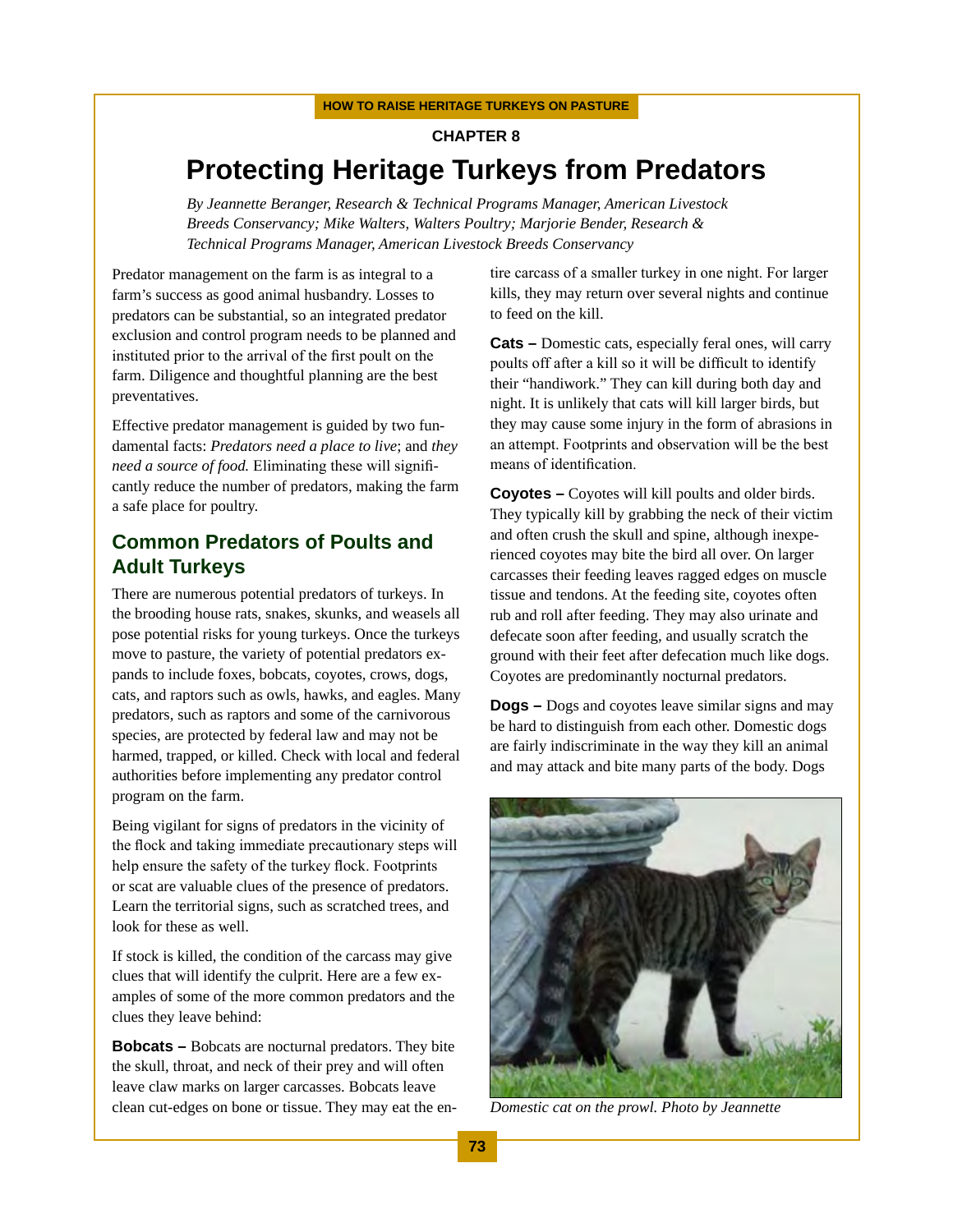favor the hindquarters and viscera. They kill day or night. Domestic dogs often kill several animals as if they were viciously playing but will rarely eat much, if any, of the kill. Feral dogs, on the other hand, are more adept and may kill like experienced coyotes do, by attacking the throat of the victim. Since feral dogs rely on their kills as a food source, they will consume the whole carcass.

**Foxes –** Foxes are typically nocturnal hunters but when caring for kits, they may hunt before dusk. Foxes, like cats, leave few clues, making them difficult to identify. Foxes will often carry the carcass to their den or bury uneaten body parts. They rarely crush the skull and spine. Foxes prefer to eat the viscera and begin feeding through an entry behind the ribs.

**Eagles, Hawks, and Owls –** Hawks and eagles are some of the few daytime predators of turkeys; owls hunt at night. These three birds of prey leave behind a lot of feathers at the feed site, as they do not like to eat feathers – plucking most of them while they feed. Birds of prey have been known to take the heads off of poultry if given the chance to snatch them through fencing.

**Opossums –** Opossums are primarily egg eaters but will kill and consume young poults. When opossums eat eggs, the shells are chewed into many small pieces. Poults are typically mauled in the rear end. Opossums are nocturnal predators.

**Pack rats – Pack rats are another nocturnal predator** of small poults. They can kill numerous young birds in one night. One account tells of 46 poults disappearing from the brooder. The poults were found by the producer by following their chirping sounds. The pack rat had eaten their legs and stuffed the live birds (minus their legs) in a hole to be eaten later.

**Raccoons –** Raccoons feed on both eggs and young turkeys. Raccoons will open one end of an egg and eat its contents without crushing the shell. These nocturnal

\*Note – Some predator species are protected under federal law and may not be harmed, trapped, or killed. There are several sources of information listed in the resource section that offer additional guidance in accurate predator identification and control. Regulations may vary from state to state or seasonally. Check with local authorities before implementing a predator control program.

predators are highly skilled with their front paws and can reach through the mesh of an enclosure to pull body parts off of a bird, most typically at night. They usually bite the head off, turn the bird over and eat the breast meat, leaving the wings and legs. When the adult raccoons are teaching hunting skills to their young, they have been known to kill, but not eat, turkeys.

**Rats –** Rats steal and kill young poults, most typically at night. They eat small portions, then drag the carcass into a hole or other concealed location. Droppings are a clear indicator of rat activity.

**Skunks –** Skunks eat both eggs and young turkeys. They usually eat the head and neck of the bird and particularly like the entrails and blood. Skunks often leave an obvious odiferous "calling card" in areas where they have been active. Skunks are nocturnal predators.

**Snakes –** Large snakes eat eggs and very young poults. When poults are consumed, some feathers, but no blood, are left behind from the struggle. Occasionally a snake's appetite is bigger than its mouth and it will attempt to eat a bird that is too large to swallow. In this instance, trying to eat the bird head-first, the snake will suffocate the bird and then release it. Eggs are swallowed whole and the shell regurgitated in a secluded location. Snakes feed both day and night.

**Vultures –** Both the Black vulture and the Turkey vulture feed on dead birds. The Black vulture – not the Turkey vulture – is known to occasionally attack live poultry and livestock. The Black vulture begins feeding on young or sick poults by pecking the eyes and nose, navel, and anal areas. Vultures have been known to blind animals by pecking out eyes, even when they do not kill the animals they have attacked. The Black vulture is a daytime predator.

**Weasels and Mink –** Weasels and mink eat both young poults and eggs. Both typically kill the birds by biting them through the skull or neck, but have been known to attack the vent area. Weasels and mink feed on the blood of their kills. Closely spaced pairs of canine tooth marks are a sign of a kill by these animals. They have been known to kill much more than they can eat; this is known as "surplus killing." This generally occurs when these predators find an abundance of food, such as a house filled with young poults. Weasels and mink may place many dead poults neatly in a pile. When feeding on eggs, they completely crush the shells in order to eat them, similar to the opossum. Weasels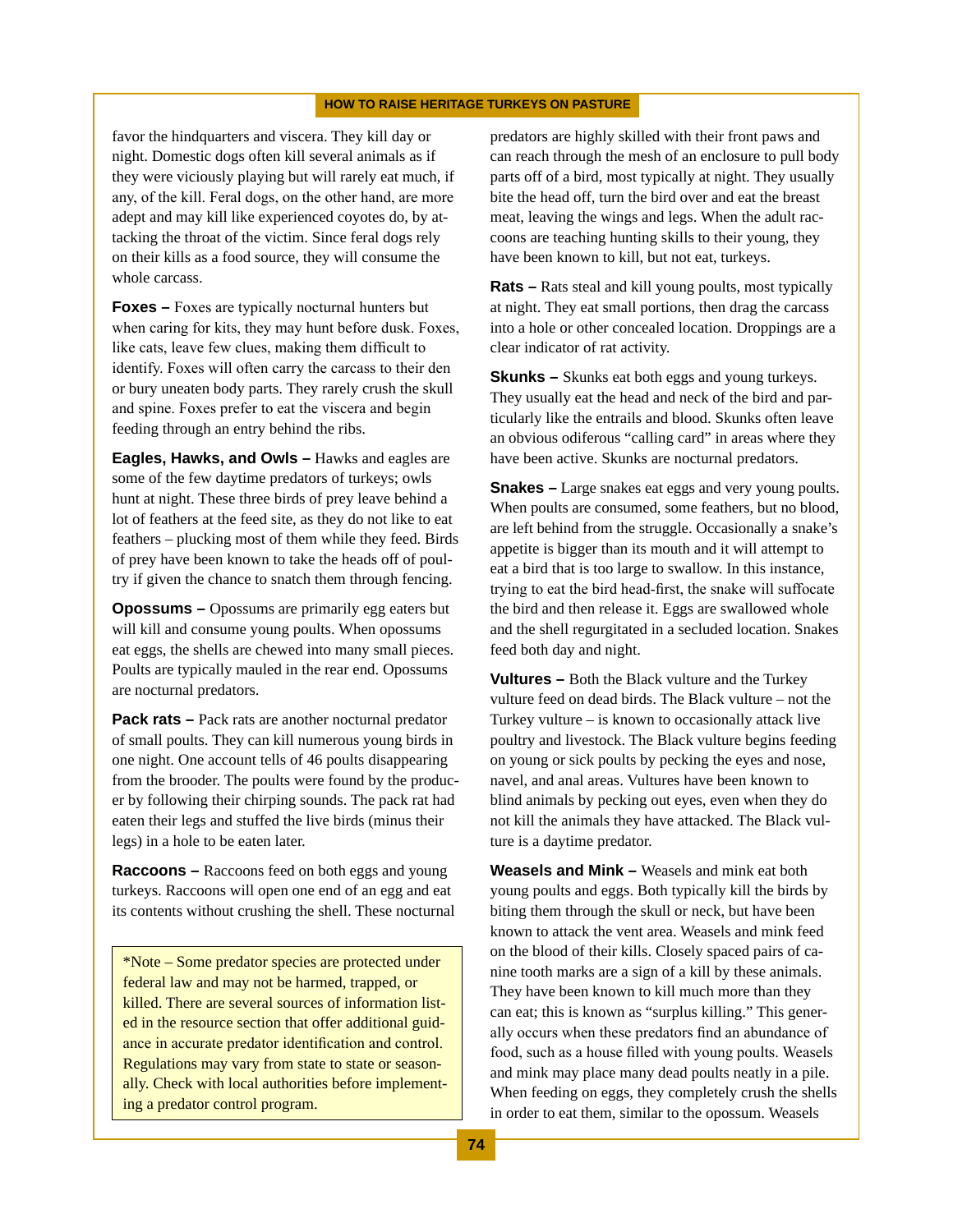

*Skunk in a humane trap. Photo by Mike Walters.*

and mink are nocturnal predators.

**Wolves –** Although it is rare, wolves have been known to prey on free-range poultry, especially turkeys. Wolves typically kill birds with a single bite over the back leaving large canine tooth holes in the carcass. Wolf predation almost always involves surplus killing. One wolf is capable of killing 50 to 100 birds in a single night. Larger kills of 200 or more birds are accomplished by two or more wolves. In both cases, only a few birds will be eaten. Wolves often return every few nights to prey on the flock again.

### **Risk Assessment**

There is no one plan that will work for every farm. Producers need to understand the risks unique to their farms, and be adaptable and flexible in designing – and redesigning – strategies for excluding predators.

Predators can often be detected before they begin killing. A first step in a risk assessment might be a call to the local extension agent to learn of predator risks in the region and become familiar with their calling cards.

Remember the key to predator management is eliminating their resources: living quarters and food.

Smaller predators present the greatest challenge for the producer brooding poults, so carefully assess the brooding area. Check the coop to ensure that all windows and doors close completely and remain secure. If the brooder is not in a predator-proofed structure then the brooder itself should be secured. It should have openings no larger than a half inch square. Remember that snakes and weasels can enter openings the size of a U.S.

quarter coin. Build brooders with 12-gauge or stronger wire metal mesh. Firmly secure the mesh to the brooder framework to prevent large predators, like raccoons, from gaining easy entry to the brooder. Regularly check for holes that could provide an entry point and immediately seal off any that are found.

Most losses to predators occur once the birds are on range. Younger and smaller turkeys face the greatest risk to predation. Birds on pasture are vulnerable to predation both day and night, by land and by air. Fencing provides a first line of defense against predators but should not be relied upon as a sole means of protection. Combine multiple protective measures for the most effective strategy to protect the pastured flock. This can come in the form of fencing coupled with shelters, night houses, and/or guardian animals. (See chapter six, *Facilities, Fencing, and Shelters* for more information.)

Check the farm and surrounding area for locations that could provide a cozy home or hiding place for predators to live in or hunt from. Clear all brush and tall grass from within two to four feet of the fence line to eliminate nearby harborage from which a predator can stalk the flock. Remove other potential hiding places, including low-hanging tree branches. Make it part of the daily routine to check the coop (inside and out) and the fence lines for any gaps or weaknesses that would allow predators entrance.

Most of the common predators for turkeys are nocturnal. Enclosing the birds in predator-proof enclosures around the clock or locking free-ranging birds in a house every evening effectively reduces or eliminates losses.

Keep the farm clear of easily obtained food sources, such as the carcasses of animals in the flock that have died, garbage, spilled feed, and compost. Eliminating access to convenient food sources will force predators to look elsewhere for nourishment.

### **Passive Predator Control Measures**

Options for outdoor protection include wire mesh fencing, portable electric poultry mesh, and high tensile electric fences. Permanent wire mesh fencing should be four to six feet tall. Electrified wires along the bottom and top of mesh fences deter some mammalian predators. When using portable electric poultry mesh, be sure to have a large enough charger to maintain a strong electrical charge in the fencing to serve as an effective deterrent. With both portable and high tensile electric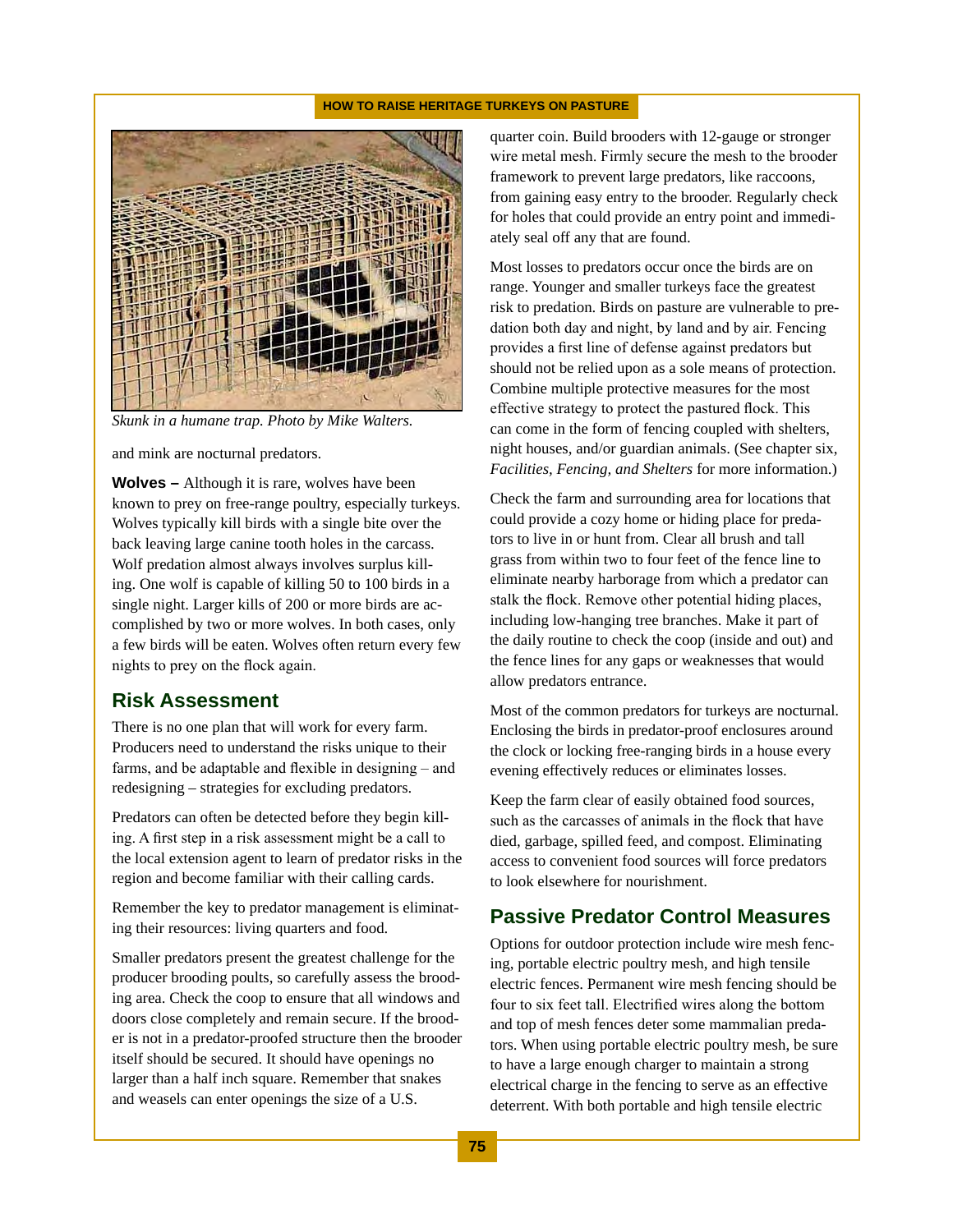fencing, keep the area under the fence mowed so that growing vegetation does not short circuit the fence. To reduce maintenance of the fence line for smaller pastures, consider placing a layer of weed blocking fabric under the fence line to eliminate vegetation.

The main function of fencing for turkeys is to keep predators out, as opposed to keeping turkeys in. Young birds and hens of standard turkey varieties can fly. Expect birds to occasionally escape the enclosure. If the birds have regular access to good food, are comfortable, and feel secure in an enclosed area, they are less likely to want to fly out of the enclosure.

Where raptors pose a significant threat, it is best to delay the introduction of the young birds to pasture until they are 10-12 weeks of age and large enough to be less attractive. Cover is often the bird's best defense against raptors. So make sure the birds have access to a shelter or cover plantings, such as fruit trees or shrubs well within the fence line to provide them sanctuary from attacks from above. Some producers have observed that raptors hunting poultry are often deterred if the birds are ranging with larger animals such as sheep.

To protect young poults from raptors, strands of fishing line above the pen spaced in rows every two feet will deter most flying predators. Raptors are less likely to fly into areas they cannot easily fly out of. Marking the fishing line by tying on lightweight streamers or pieces of cloth will make the barrier more visible and even less attractive to raptors.

A creative approach used by Good Shepherd Turkey



*Gilbert.*

Ranch in Kansas for predator control utilizes concentric pastures that form protective layers, leaving the most vulnerable species in the center with optimal protection. An advantage of this pasturing system is that if guardian animals are used, it is not necessary to keep them in the pasture with the flock. This reduces stress the turkeys may experience and removes direct contact with guardian animals while still providing protection.

### **Active Predator Control Measures**

In some cases, only constant vigilance day and night will serve to protect the birds. Gather the birds in predator-proof coops at dusk. This protects them from the threat of nocturnal predators. Use a guardian livestock dog, donkey, or llama. With proper training/conditioning, a guardian animal can be an effective tool for protecting your flock and will be on duty 24 hours per day.

Llamas were studied with various species of livestock and poultry for their protective abilities. Franklin and Drufke state: "In this study, we interviewed 136 ranchers who were using 237 llamas to protect goats, cattle, and poultry in order to determine if llamas were effective guards. Llamas decreased the amount of yearly predation by 40% to 60% on poultry ranches. In 78% of cases, predation on a ranch dropped to zero after introduction of the llama. Common behaviors of llamas protecting the livestock include standing at attention, running towards the predator, chasing the predator, and alarm calling. Ranchers rated their llamas as either effective or very effective as guards in 92% of the cases involving poultry. Overall, we found that llamas were an effective, low-cost, low-maintenance, non-lethal method to reduce predation on goat, cattle, and poultry ranches."<sup>1</sup>

Livestock guardian dogs are an effective form of protection for livestock and poultry. Training and desensitization to birds must begin from the time the future guardians are puppies. Although pups can be raised in and among flocks of larger livestock species, guardian dogs are often not allowed to be with poultry until they are over their "puppy-like" behaviors – around the age of 18 months. Chasing rapidly moving objects is instinctive behavior in dogs. Over time, dogs can be taught that poultry are not prey animals. It may take a significant amount of time before it is advisable for the dogs to be left alone with birds. The turkeys must be desensitized to guardian dogs from an early age as well, So birds will not be stressed or panicked by the presence *Gilbert* and *Guardian donkey protecting turkeys. Photo by Dallas* so birds will not be stressed or panicked by the presence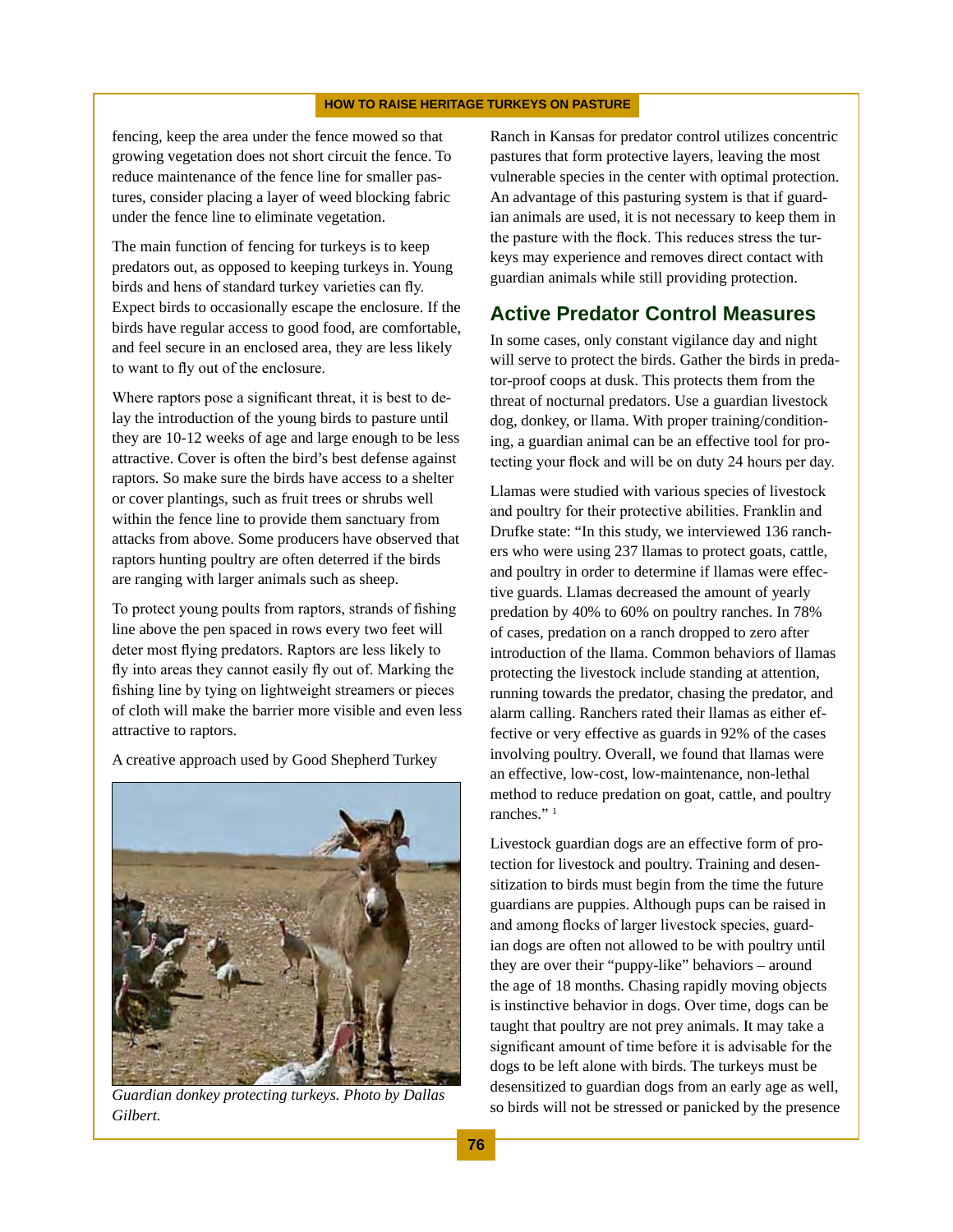of their guardians.

A wide variety of guardian dog breeds have been used with success. Before buying a guardian dog, carefully research breeds and breeding lines to find the best match for the farm and climate. It is advantageous to purchase the dog from a breeder who is using their dogs to guard the species you intend the new dog to protect.

Donkeys are not widely used as poultry guardians but have been successful in some instances. Donkeys do not seem to form bonds with poultry as they often do with other livestock species. But their presence and natural dislike of predators, especially dogs, does offer some protection for the birds. As with any other guardian animal, a slow and careful introductory period is a must to ensure that poultry are not harmed by their protectors.

Small flocks of geese kept in the same enclosure with smaller poultry have been used successfully to deter hawks from preying on the smaller birds. Their gregarious and often loud nature is enough to deter even bold birds such as Red-tailed hawks. The advantage of geese is that they are not as likely to harm other poultry breeds as some other guardian animals may. The disadvantage is that waterfowl may harbor diseases, such as avian influenza, which can affect land fowl.

To ensure minimal risk of conflict between birds, provide ample space in the enclosure for all of the birds along with multiple feed and water sites.

#### **Other Predator Control Methods**

Some predators, in particular raptors, can be deterred from attacking the flock by providing visual distractions in or around the edges of the pasture. Pie-plates, balloons, spinning pinwheels, old clothes, etc. can be hung to frighten typically cautious predator species. Objects should be changed periodically as predators can become accustomed to them.

Electronic devices that emit ultrasonic sounds, flashing lights, or chemical deterrents are available for poultry and livestock protection. Manufacturers claim that the devices are offensive to predators and ward them off. There is not much hard data on the effectiveness of these devices and predators typically become accustomed to them over time. A note of caution – auditory devices *are* known to disturb guard dogs.

More aggressive forms of predator management include trapping, hunting, and poisoning. These options are not



*Great Pyrenees dog guarding poultry. Photo by Jeannette Beranger.*

to be taken lightly and must be thoroughly researched by the farmer before implementation. A number of predator species are protected by law. Considerable penalties are in store for the producer who is caught illegally trapping, hunting, or poisoning protected species. Trapping, hunting, and poisoning have limited success as a long-term solution. As long as food is available and predators can successfully hide, hunt, and live near the flocks, new predators will move into an unoccupied territory. For every animal trapped or killed, there is one or more waiting to take its place. When dealing with a large population of predators, such as rats, poisoning will solve the matter temporarily, but determining why the population boomed will help identify the most effective control strategy. Answer questions such as:

- What is the predator and can it be eliminated or its access to the birds prevented?
- Is there a food source supplying the growing predator population?
- Where are they living?
- Can living spaces and nesting materials utilized by the predators be reduced or eliminated?

Finding the answers to these questions will help provide a long-term solution to predator problems.

Predators are opportunists and will not waste effort if there is no advantage to be gained. Don't offer "free room and board" to local predators and you will be on your way to having a safer poultry flock. Prevention is the best solution to a predator problem.